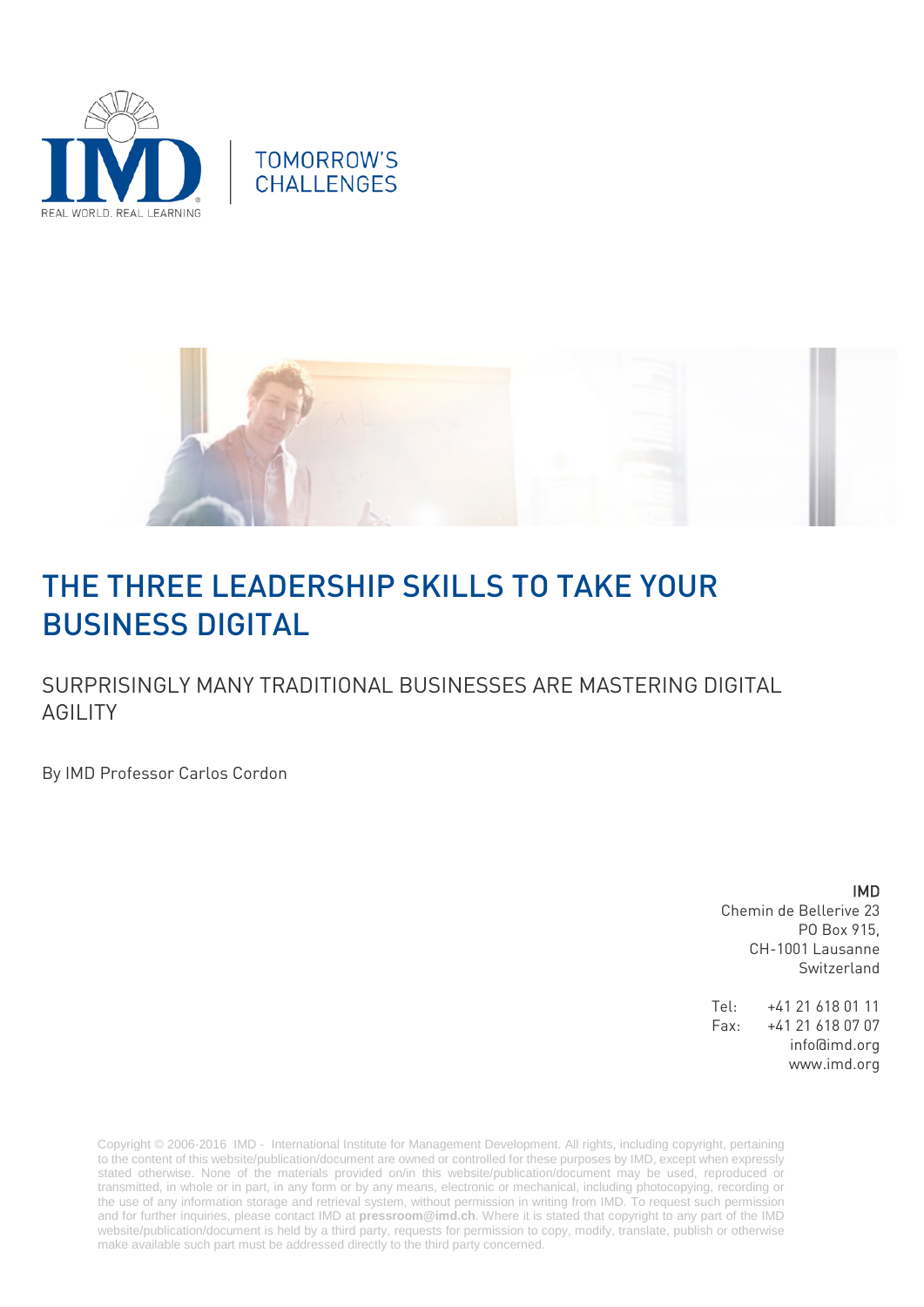It would often seem that to succeed in the digital world, you need to be a young manager in a startup born with digital DNA, like [Alibaba,](http://www.cityam.com/company/alibaba) [Uber](http://www.cityam.com/company/uber) or [Google.](http://www.cityam.com/company/google) This is not the case.

Research I have conducted indicates that many traditional companies are successfully transitioning to become digital companies, steered by executives with greying hair rather than the tech-savvy youngsters who dominate digital startups.

Managers in companies like Dutch pharmaceutical retailer MEDIQ, or Adidas in Russia, have embraced the digital revolution and created significant competitive advantage. And there are three leadership characteristics evident in managers who successfully help traditional companies transition into leading digital businesses.

#### **They look for new questions instead of answering old ones**

Finding and answering new questions could lead to you creating a new, great and successful business model for your company.

As with most retailers, MEDIQ used to put a lot of effort into forecasting customer demand. In bygone times, the question was: "How do we forecast better?" But with the advent of big data, we are living in the most information rich period in history, which makes forecasting easier than ever. So MEDIQ changed its question to: "How do we take better care of our patients?"

It turns out that 80% of medication provided by MEDIQ is for chronic illnesses, which means constant medication.

By shifting the focus from forecasting to patient care and compliance, MEDIQ gained valuable insights. Fully 99% of patients go back to the same shop when renewing their prescriptions and they normally return to collect them on the same day each week or month. This knowledge has allowed MEDIQ to supply customers in a resource-efficient manner.

Under a new strategy, MEDIQ calls a patient if they don't collect their medicine on their regular day. This has improved patient satisfaction: they are receiving the drugs they need more consistently and feel that MEDIQ cares about their health.

### **They test a portfolio of new ideas and business models**

The digital world is one of testing, learning and improving. Digital companies which succeed don't know which idea will be successful in advance, so they develop a portfolio of ideas and build on the most successful ones.

For example, retailers often test preferred customer collection techniques. Do customers want to purchase online and have their goods delivered to their home or work? Or do they prefer the newer approach of "click & collect", where packages are collected from a local store? Perhaps counter-intuitively, a retailer found that in one city "click & collect" increased sales by more than 10% almost immediately.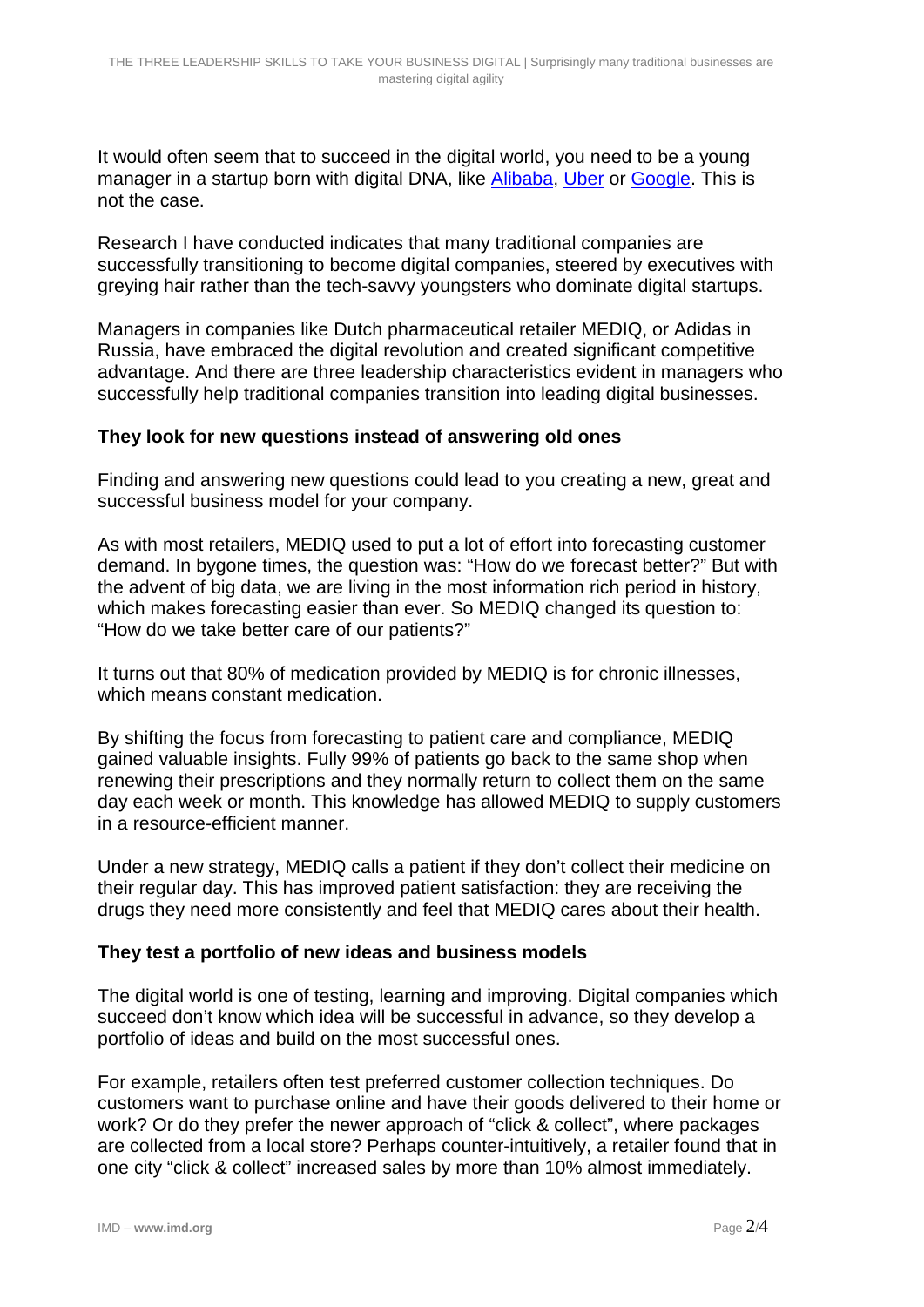Experimenting with ideas is vital to improve the customer experience, particularly in the digital space.

### **They work with fast learning cycles**

When it comes to testing and improving ideas, good managers work with fast learning cycles.

Corporations typically measure "time to market" in years. In the digital world, the learning cycle is often measured in weeks. The way digital businesses do this is by testing ideas on a small scale, a process called minimum viable product (MVP). This means no committees or top management approvals, but instead moving with agility and making things happen.

*[Carlos Cordon](http://www.imd.org/about/facultystaff/cordon.cfm) is LEGO Professor of Strategy and Supply Chain Management at IMD. He teaches in IMD's [Leading the Global Supply Chain.](http://www.imd.org/executive-education/lgsc/supply-chain-management/description-dates-fees/#tab=1)*